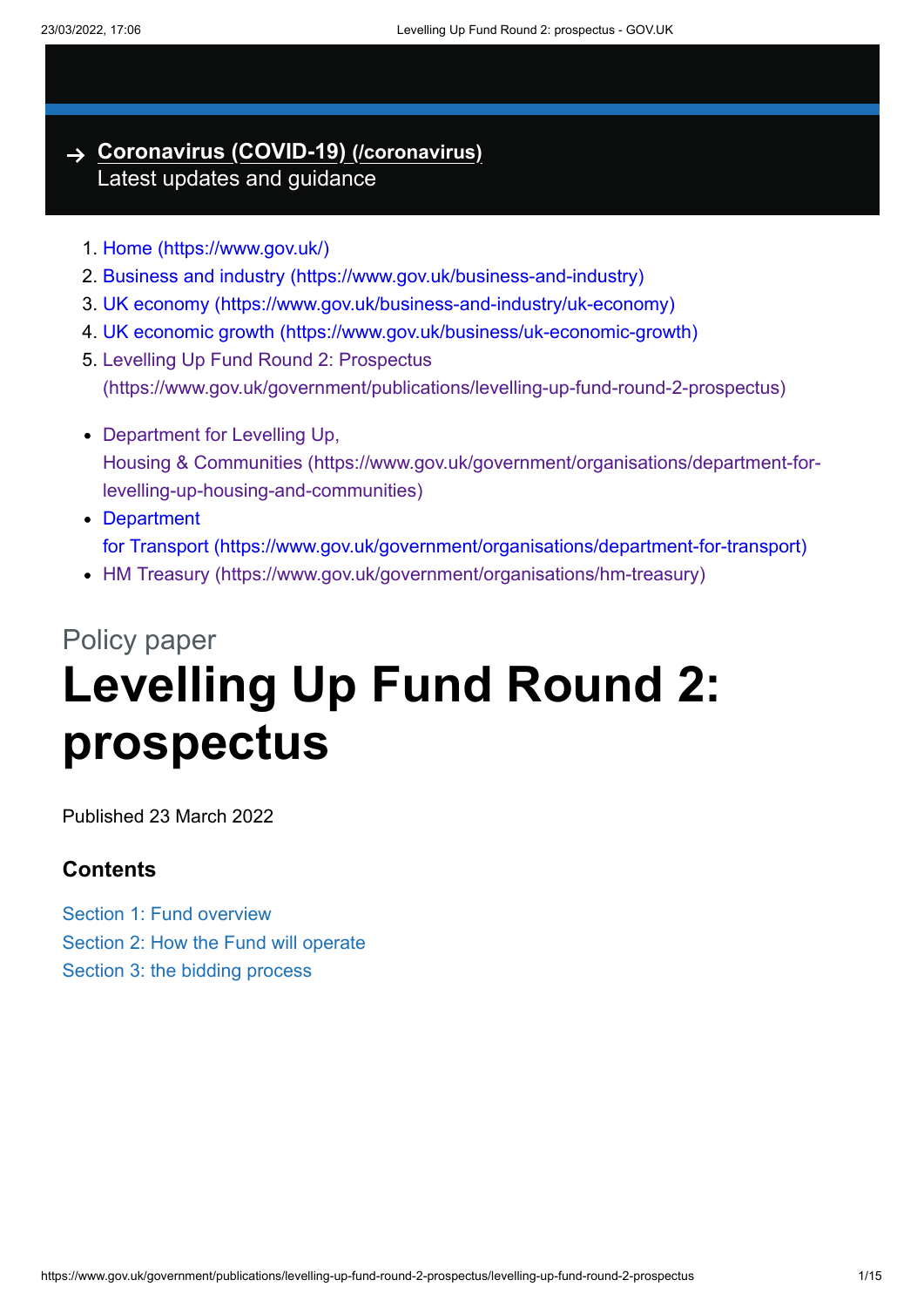

#### © Crown copyright 2022

This publication is licensed under the terms of the Open Government Licence v3.0 except where [otherwise stated. To view this licence, visit nationalarchives.gov.uk/doc/open-government](https://www.nationalarchives.gov.uk/doc/open-government-licence/version/3)licence/version/3 or write to the Information Policy Team, The National Archives, Kew, London TW9 4DU, or email: [psi@nationalarchives.gov.uk](mailto:psi@nationalarchives.gov.uk).

Where we have identified any third party copyright information you will need to obtain permission from the copyright holders concerned.

This publication is available at https://www.gov.uk/government/publications/levelling-up-fund-round-2 prospectus/levelling-up-fund-round-2-prospectus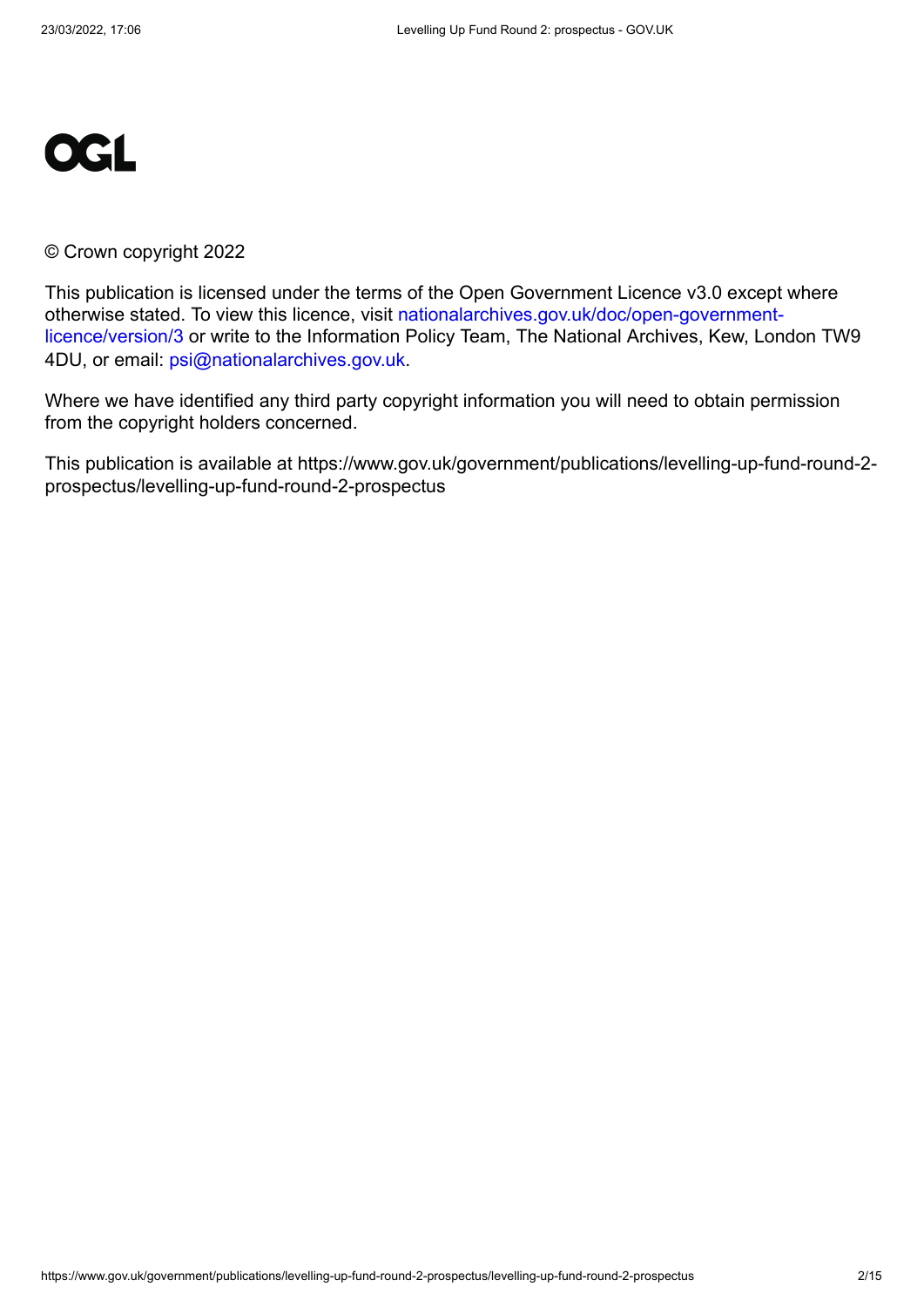# **Section 1: Fund overview**

#### **Introduction**

Investing in infrastructure has the potential to improve lives by: giving people pride in their local communities; bringing more places across the UK closer to opportunity; and demonstrating that government can visibly deliver against the diverse needs of all places and all geographies. Our local communities and the links between them across the UK are fundamental parts of our shared economy, culture, and society.

Nevertheless, economic differences remain between different parts of the UK, including our cities, exindustrial towns, and rural and coastal communities. These economic differences have real implications: they affect people's lives through their pay, work opportunities, health, and life chances. Tackling these economic differences and driving prosperity as part of levelling up left behind regions of the UK is a key priority for this government.

Prosperity can be measured in many ways. However, for many people, the most powerful barometer of economic success is the positive change they see and the pride they feel in the places they call home.

The first round of the Levelling Up Fund was announced at the 2020 Spending Review to support communities in realising this vision. Focusing on capital investment in local infrastructure, building on and consolidating prior programmes such as the Local Growth Fund and the Towns Fund, the first round of the Levelling Up Fund supported £1.7 billion of projects in over 100 local areas across all corners of the UK, delivering over £170 million of funding in Scotland, £120 million in Wales, and £49 million in Northern Ireland. Amongst other things, we are backing the regeneration of the city centre in Aberdeen, the Station Gateway in Leicester, the Tywi Valley Path in Carmarthenshire, and a Production Studio in Belfast.

Through this next round of the Levelling Up Fund, the UK government will continue to invest directly in communities across all parts of the UK. By increasing the impact of its investment, the UK government will unleash productive power and boost pride in place across every corner of England, Scotland, Wales, and Northern Ireland to support our levelling up agenda.

Levelling up is at the heart of the government's agenda to build back better after the pandemic and to deliver for citizens in every part of the UK. We recognise that levelling up requires a multi-faceted approach and the Fund is delivered as part of a broad package of complementary UK-wide interventions including: The UK Community Renewal Fund, The UK Community Ownership Fund, the Plan for Jobs, the Freeports programme, the UK Infrastructure Bank, the Towns Fund, and the UK Shared Prosperity Fund (UKSPF).

The Levelling Up White Paper [\(https://www.gov.uk/government/publications/levelling-up-the-united-kingdom\)](https://www.gov.uk/government/publications/levelling-up-the-united-kingdom) published on 2 February builds on these foundations, with a clear plan to level up every corner of the UK. It is underpinned by 12 ambitious missions over 10 years and tracked by an annual report that will monitor levelling up progress and ensure the government is held to account. Our plan will address regional disparities across the UK, reduce crime in the worst-affected areas, put more money in the pockets of those who need it most, and transform the UK economy by generating higher paid, higher skilled jobs and new investment.

This government is committed to protecting and promoting the combined strengths of the UK, building on hundreds of years of partnership and shared history. This round of the Levelling Up Fund will strengthen the Union and ensure the institutions of the UK are used in a way that benefits people in every part of our country.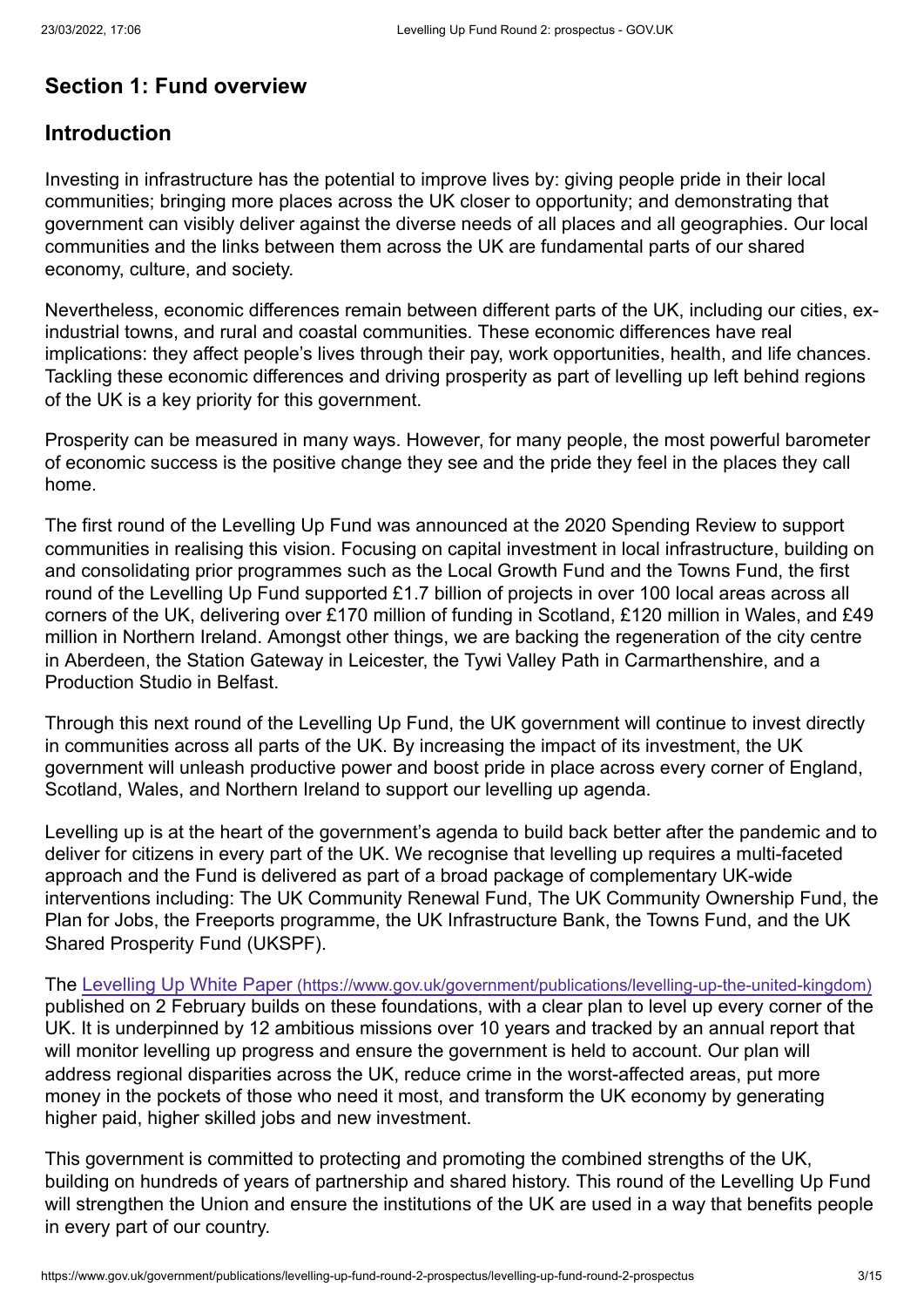The UK government's priority is to deliver effective investment in all parts of the UK, to maximise benefits for citizens. Delivering effectively for people and communities is a goal we know we share with our colleagues in the devolved administrations. By taking this strategic approach, working as one United Kingdom, we are better able to tackle challenges which the whole country faces.

To apply for investment from the second round of the Levelling Up Fund, eligible applications must submit their full bids, with all supporting documentation via the online application portal, by 12:00 noon Wednesday 6 July.

#### **Investment themes**

The second round of the Fund will focus on the same three investment themes as the first round: local transport projects that make a genuine difference to local areas; town centre and high street regeneration; and support for maintaining and expanding the UK's world-leading portfolio of cultural and heritage assets. In particular, the Fund will look to support:

- **Transport investments** including (but not limited to) public transport, active travel, bridge repairs, bus priority, local road improvements and major structural maintenance, and accessibility improvements. We are requesting proposals for high-impact small, medium and, by exception, large local transport schemes to reduce carbon emissions, improve air quality, cut congestion, support economic growth, and improve the safety, security and overall experience of transport users.
- **Regeneration and town centre investment**, building on the Towns Fund framework to upgrade eyesore buildings and dated infrastructure; acquire and regenerate brownfield sites; invest in secure community infrastructure and crime reduction; and bring public services and safe, accessible community spaces into town and city centres.
- **Cultural investment** maintaining, regenerating, or creatively repurposing existing cultural, creative, heritage and sporting assets, or creating new assets that serve those purposes including theatres, museums, galleries, production facilities, libraries, visitor attractions (and associated green spaces), sports and athletics facilities, heritage buildings and sites, and assets that support the visitor economy.

Investment proposals should focus on supporting high priority and high impact projects that will make a visible positive difference to local areas. We recognise that what constitutes priority investment will vary across local authorities and geographies, including in rural areas of the UK.

When submitting proposals, places will be expected to indicate which investment theme(s) the intervention is targeted toward, on a project-by-project basis. Within places' bids, they will be free to submit any combination of projects across the three investment themes (including single projects across multiple investment themes) where a split of funding across different pillars genuinely reflects local priorities and will make the highest local impact.

The exception to this rule is large transport bids (up to  $£50$  million) and bids submitted by eligible applicants who have a 'transport-only' bid as set out in the [eligibility section](#page-10-0) – these must be for at least 90% transport.

In addition, for the second round of the Fund, we are prepared to fund up to two large bids for up to £50 million under the Fund's culture and heritage investment theme. These bids must be for flagship projects and be in line with the Fund's focus on highly visible interventions that boost local pride in place. These must be for at least 90% culture.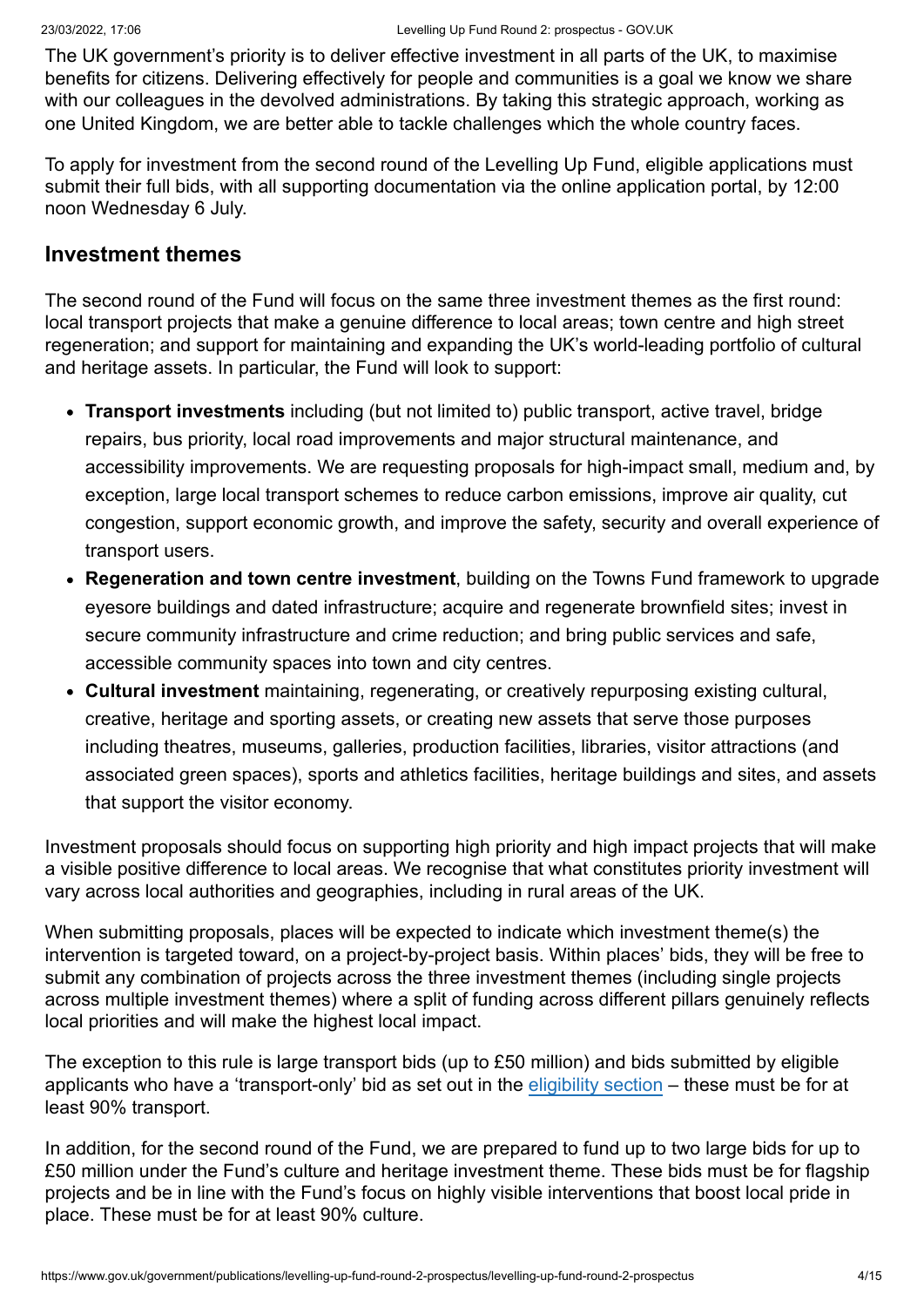[This government's net zero and wider environmental ambitions](https://www.gov.uk/government/publications/25-year-environment-plan) (https://www.gov.uk/government/publications/25-year-environment-plan) represent a key part of our commitment to building back greener – and this is particularly important with regards to capital and infrastructure projects, which have a more visible impact on our surroundings. Projects should be [aligned to and support net zero goals, including those set out in the UK government's net zero](https://www.gov.uk/government/publications/net-zero-strategy) strategy (https://www.gov.uk/government/publications/net-zero-strategy) and sector-specific plans such as the Heat and Buildings Strategy where relevant. For instance, projects are encouraged to demonstrate low or zero carbon best practice; adopt and support innovative clean tech and/or support the growth of green skills and sustainable supply chains.

Bids should also consider how projects can work with the natural environment to achieve project objectives – considering at a minimum the project's impact on our country's natural assets, as well as the resilience of any capital infrastructure project to potential hazards such as flooding. Projects may include capital infrastructure proposals that better protect against flooding and coastal erosion where they form a coherent part of a wider transport, regeneration, and/or culture and heritage bid.

The government recognises that reducing crime and delivering safe and secure towns and cities where people want to live, work and visit is essential to our levelling up mission. Where applicable, proposals should consider how they strengthen the work of councils and multi-agency partners in tackling a range of community safety issues and reducing crime.

Applicants are encouraged to include detail of how their Levelling Up Fund projects would complement other sources of funding, for example the UK Shared Prosperity Fund.

# **Transport**

Investment in local transport networks can revitalise local economies by boosting growth, improving connectivity, and making places healthier, greener, safer, and more attractive places to live and work. Almost all local journeys start and finish on local transport networks, so investment can make a real, tangible difference to local residents, businesses and communities. Local transport projects can play a pivotal role in enhancing local places and efforts to level up. This could be upgrading and improving the safety and security of bus and cycling infrastructure to improve access to jobs whilst supporting cleaner air and greener, healthier travel; targeting local road enhancements at congestion pinch points; and repairing bridges to ensure that communities are not isolated from key services.

We expect that any local road projects will also deliver or improve cycling and walking infrastructure and include bus priority measures, unless it can be shown that there is little or no need to do so. Proposals for investment in new and upgraded cycling infrastructure must meet the standards outlined in local transport note 1/20: cycle infrastructure design [\(https://www.gov.uk/government/publications/cycle-infrastructure-design-ltn-120\)](https://www.gov.uk/government/publications/cycle-infrastructure-design-ltn-120).

The first round of the Fund saw over £450 million invested in transport across the UK. From renewing links to isolated communities to reducing congestion in our cities, and from connecting residential areas with employment centres to widespread upgrades to electric vehicle charging networks, places will soon see these benefits realised.

Projects submitted for appraisal under this investment theme may include:

- investments in new or existing cycling provision
- improved priority for local bus services (e.g., bus priority lanes or signal priority at junctions)
- enhanced public transport facilities, such as bus stops and stations, and improving their security
- accessibility improvements to local transport networks for disabled people
- enhancements and upgrades to local road networks (e.g. bypasses and junction improvements)
- structural maintenance works to local roads, including bridges;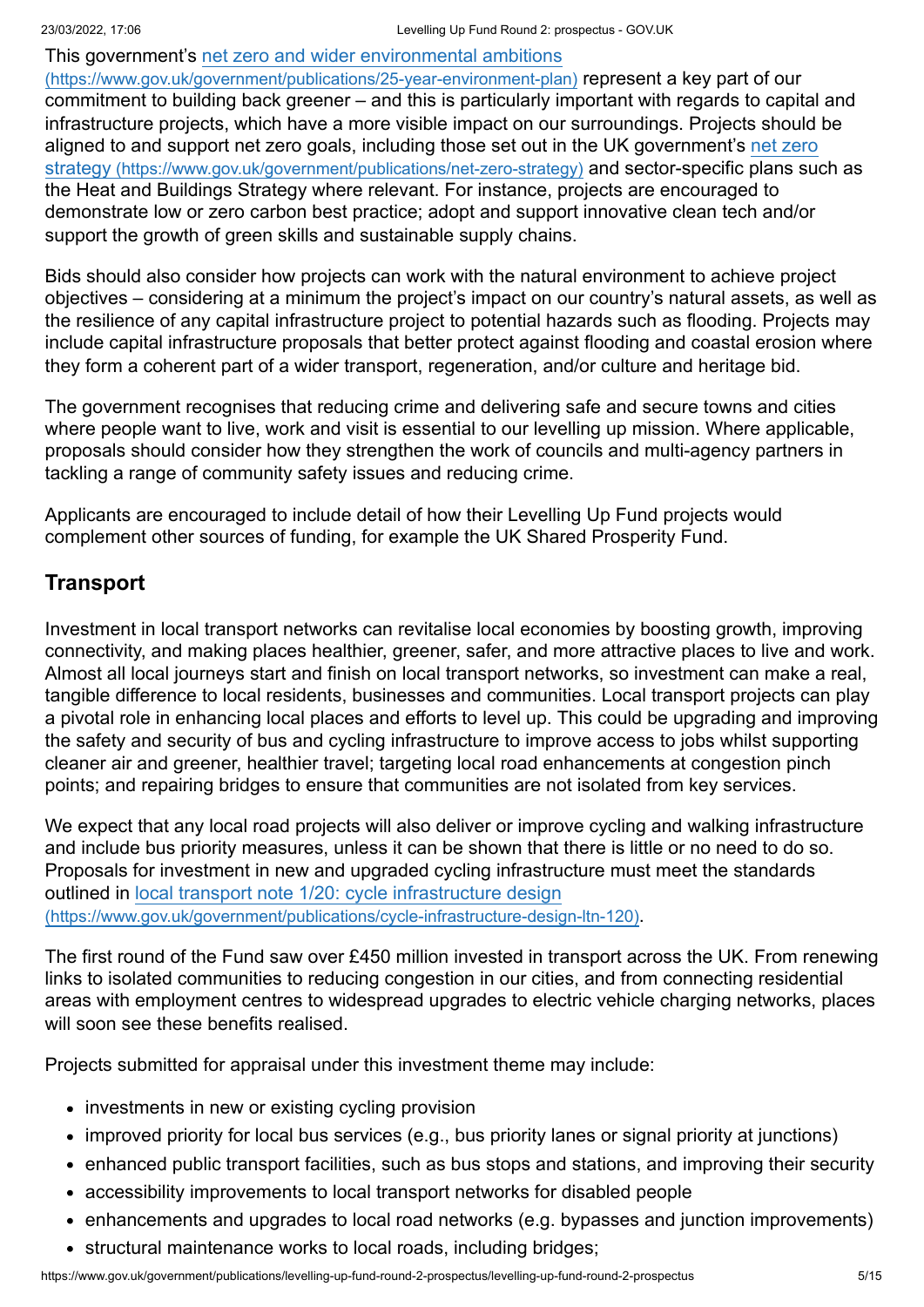multi-modal proposals which combine two or more interventions to enhance transport across modes

#### **Case Study: Bishop Auckland, Durham**

£20 million from the first round of the Levelling Up Fund will reopen Whorlton Bridge, the UK's oldest suspension bridge, and the conversion of part of the attached structure into a visitor centre, re-routing of the existing A68 to a bypass road, providing structural improvements to tracks used by steam heritage trains and improved visitor parking. The project will increase visitor numbers to the cultural site and improve transport links for local people, particularly those in deprived rural communities. The area will also benefit from a 18km walking and cycling route alongside the railway, further connecting rural communities to jobs and education in Bishop Auckland and Newton Aycliffe. This proposal effectively identified health benefits, journey quality and decongestion improvements that would be achieved from the interventions.

#### **Case Study: AMIDS South, Renfrewshire**

Almost £39 million from the first round of the Levelling Up Fund will provide new, improved and high-quality links for mixed modes of transport. This will establish a comprehensive and sustainable network that links residential, educational, employment, cultural, retail and leisure centres. The Advanced Manufacturing Innovation District Scotland (AMIDS) is now one of the largest and most advanced outcomes of the Glasgow City Region deal. Building on prior investment from the UK government, Scottish Government and Renfrewshire Council, AMIDS South will help reduce carbon emissions, support growth and improve the experience of transport users across Paisley, Renfrew and Inchinnan. This proposal united local stakeholders in its urgent need to facilitate local recovery from the COVID-19 pandemic.

#### **Regeneration**

Town centres are a crucial part of our communities and local economies, providing both a focal point for retail and hospitality trade and a meaningful centre of gravity for local communities. The UK government recognises that in recent years, changing consumer behaviour has made things tougher for retailers in our town centres and high streets, an issue made even more apparent by the impact of the COVID-19 pandemic. In addition, while some local areas have benefited from programmes such as the Towns Fund, others, such as smaller towns have not been able to access this investment.

#### [At the 2018 Budget, the UK government published 'Our Plan for the High Street'](https://www.gov.uk/government/publications/our-plan-for-the-high-street-budget-2018-brief)

(https://www.gov.uk/government/publications/our-plan-for-the-high-street-budget-2018-brief), spearheading a number of initiatives including the Towns Fund, to renew and reshape town centres and high streets so they look and feel better and can thrive in the long-term. In January 2022, the UK government committed to proactively identify and engage with up to 20 places in England to catalyse economic transformation, by bringing together different pots of locally-led funding, including the Levelling Up Fund, Towns Fund, and the UKSPF alongside DLUHC's £1.8 billion brownfield and infrastructure funding and private investment. This recognises the success of the regeneration pillar of the Levelling Up Fund that has already supported 51 projects to revitalise town centres, help clean growth and the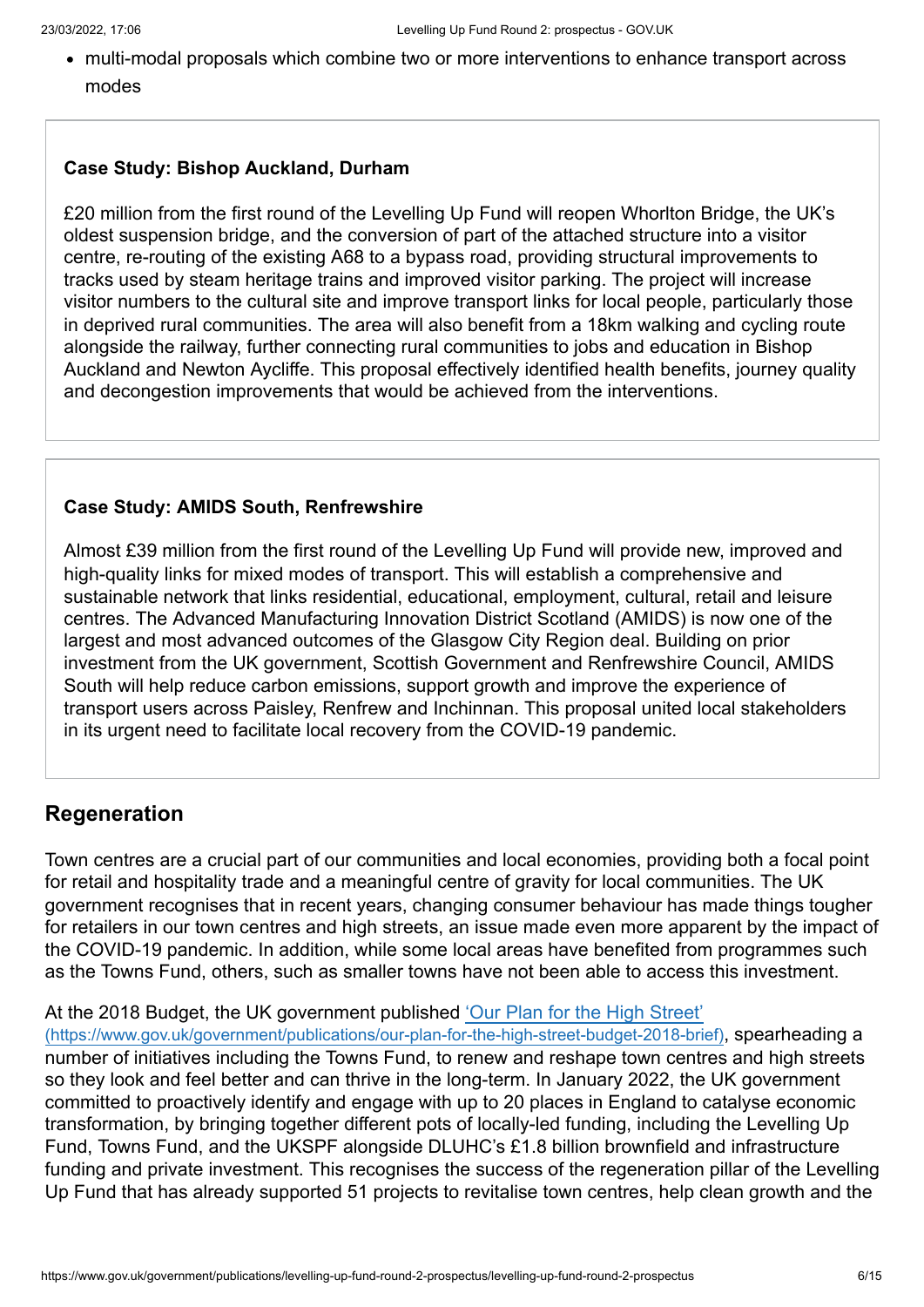transition to net zero, provide education and support local health and environmental outcomes. We want to help communities transform derelict, vacant or poorly used sites into vibrant commercial and community hubs that local people can be proud of.

Projects submitted for appraisal under this investment theme may include:

- regenerating key leisure and retail sites and improving their security, in order to encourage new businesses and public services to locate there
- removing derelict buildings and other eyesores to make way for new developments
- acquisition and remediation of abandoned or brownfield sites, for both commercial and new residential use
- improving the public realm including high streets, parks and green spaces, designing out opportunities for crime and anti-social behaviour
- creating better connectivity between and within key retail and leisure sites, including the addition and/or enhancement of infrastructure to help make town centres and high streets more accessible for people with disabilities

#### **Case Study: Tower Hamlets, Whitechapel Road**

£9.3 million from the first round of the Levelling Up Fund will help Tower Hamlets regenerate an area which suffers from crime and anti-social behavioural issues, significant noise and air pollution, limited evening economy and poor urban realm spaces. Whitechapel Road is a wellestablished commercial centre with a longstanding outdoor street market the cultural heart of the area, with a number of heritage assets. The Whitechapel Road Improvement Programme seeks to transform the Whitechapel Road area to maximise the economic growth and net zero carbon opportunities whilst making the area safer and more accessible.

The proposal demonstrated high levels of local stakeholder support and alignment with levelling up opportunities that exist to complement wider existing and planned investment in the area.

#### **Case Study: Antrim Integrated Economic and Physical Regeneration**

£1.2 million from the first round of the Levelling Up Fund for the Antrim Integrated Economic and Physical Regeneration scheme will help to drive long-term economic growth by supporting the regeneration and revitalisation of the economic and physical town centre environment. The scheme seeks to re-establish Antrim as a vibrant location for people to visit, live and work and a key destination for inward investment. This will be achieved by the development of a suburban flexible business workspace hub in a prime town centre location, riverfront boardwalk regeneration and extension to provide access to the river and the high street from the property and to Antrim Castle Gardens. Sustainable transport measures will be supported and funded as well as a unique blue/green infrastructure offer. This proposal put together a compelling case that this was a local priority and displayed good evidence of local support.

# **Culture and Heritage**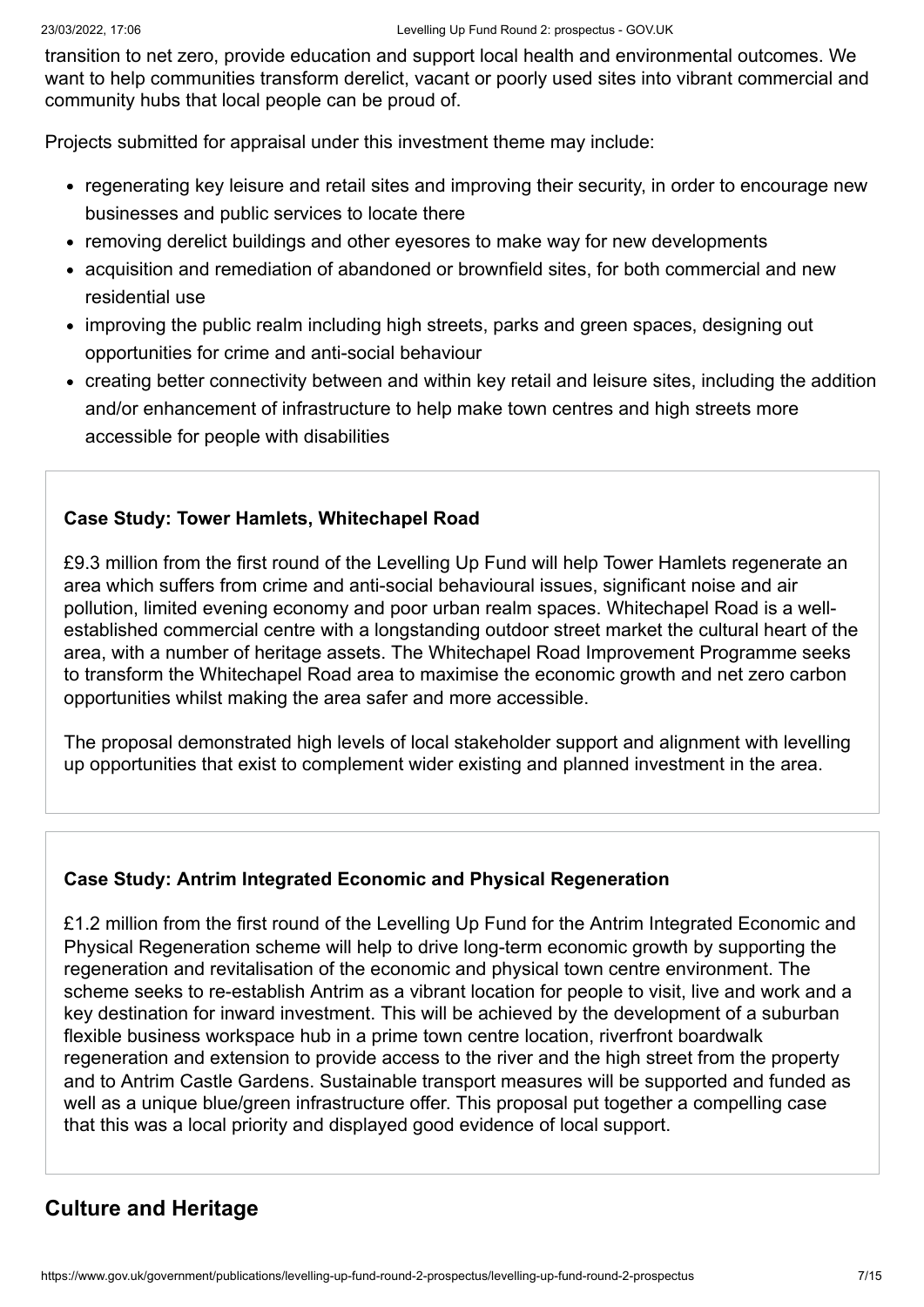#### 23/03/2022, 17:06 Levelling Up Fund Round 2: prospectus - GOV.UK

Investment in cultural assets can rejuvenate places, leading to positive economic and social outcomes at a local level. It can help to retain and grow a highly skilled workforce, attract visitors to bolster local businesses and institutions, and provide opportunities to grow people and communities' connections with and pride in places. Additionally, supporting the development of a more positive relationship between people and place can have a positive impact on both mental and physical health. In short, culture and heritage are things that up and down the country bring people together and strengthen communities. So far, the Fund is supporting 31 places to achieve those goals.

Perception of place is an important 'pull' factor in investment and business location decisions and can affect a place's capacity to attract talent – especially young people – and retain workers. Many towns already have a strong cultural heritage and sense of place. These towns benefit from their cultural and civic assets both directly, from tourism and visitor revenue, and indirectly, by inspiring a sense of local pride and boosting community cohesion, making places more attractive to live and work in. Alongside towns, rural areas also often possess their own equally rich tapestry of local cultural and heritage assets.

Preserving heritage is not limited to simply attracting visitors; many town and city centres across the UK are historic and beautiful in their own right. Maintaining these assets, and protecting them from crime and anti-social behaviour, can be crucial for local business and supporting residents' pride in the places they live. The first round of the Fund exemplified this through investment in the creation of arts centres and cinemas, alongside upgrades to unique coastal attractions and improvements to valued historic sites.

Proposed investments should actively complement, rather than duplicate or compete with funding already delivering or set to deliver in a given area (such as through the High Streets Heritage Action Zones programme or the UKSPF). Investments in cultural assets should be driven by an evidenced place-sensitive need or opportunity and have clear outcomes that align with areas' vision for placebased economic and social development, as well as the health and wellbeing of local people.

Projects submitted for appraisal under this investment theme may include:

- upgrading and creating new cultural and creative spaces including sports or athletics facilities, museums, arts venues, theatres, galleries, libraries, production facilities, film/TV facilities, visitor attractions, prominent landmarks, historical buildings, sites, parks, or gardens
- protecting cultural sites from crime and anti-social behaviour
- new, upgraded, or protected community hubs, spaces or assets (and associated green spaces) e.g., village halls, community centres:
- acquiring, renovating, and refurbishing key cultural and heritage sites including hostels and historic buildings and sites, including accessibility improvements where needed
- developing local assets that support the visitor economy.

#### **Case Study: Houghton Regis Community Wellbeing Hub**

Nearly £20 million from the first round of the Levelling Up Fund, will help the area of Houghton Regis in Bedfordshire to create a new Houghton Regis Community Wellbeing Hub. The hub will feature indoor and outdoor leisure facilities, adult social care and community facilities, a café and children's play area. There will be new paths, cycleways, parking and bus drop off areas all designed to support the local community. The scheme will be complemented with beautiful landscaping and new planting, all in keeping with the area.

This development will complement the reprovision of a local secondary school and provide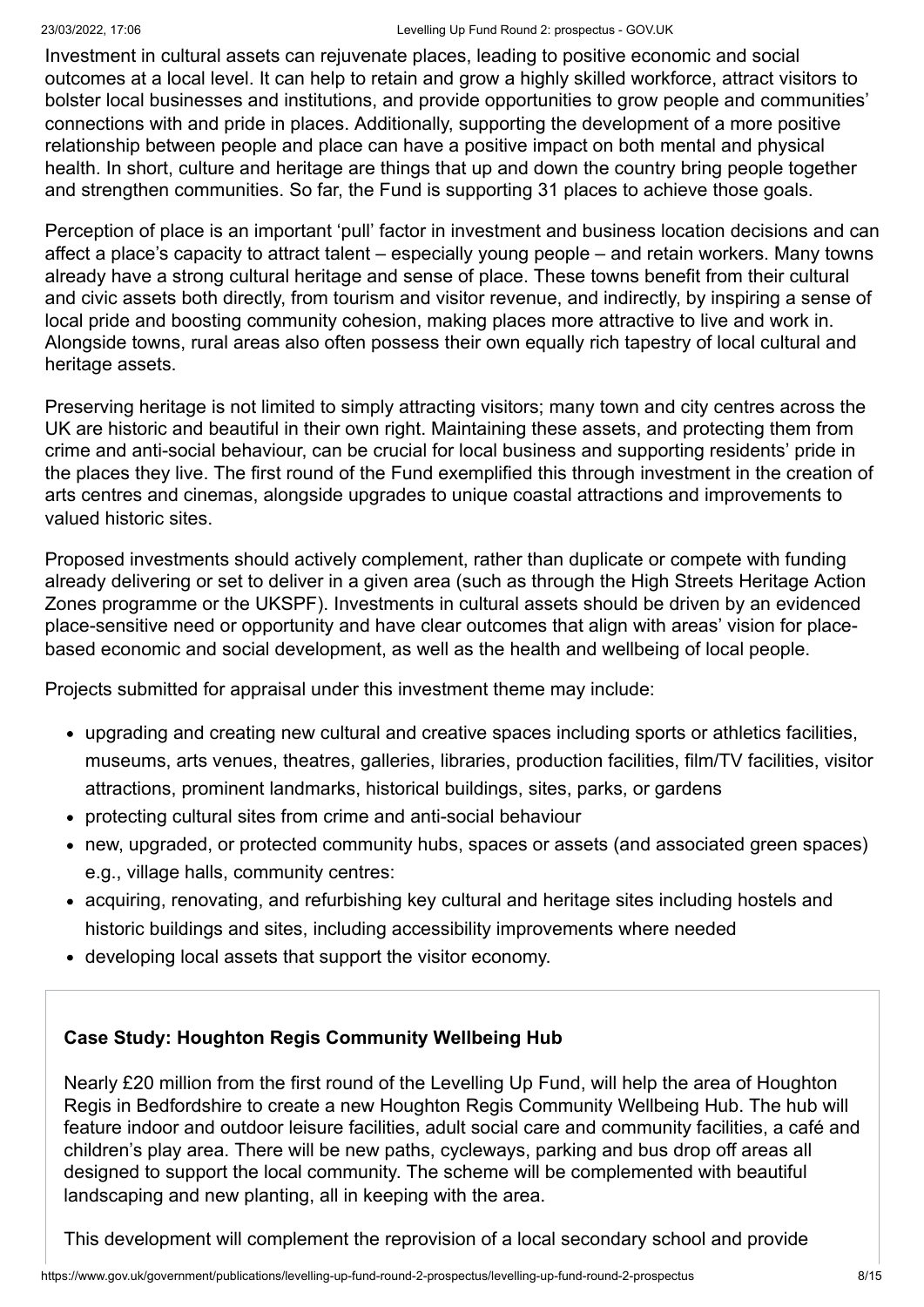amenities for the 7,000 new homes currently being developed in the local area and provide vital local social infrastructure and address deprivation in the local area, to support local regeneration. This proposal provided a compelling case that the investment will support community cohesion and create a sense of belonging for all.

#### **Case Study: Rhondda Cynon Taf Muni Arts Centre**

£5.3 million from the first round of the Levelling Up Fund will help redevelop the Muni Arts Centre, one of a number of listed buildings in Pontypridd which constitute the Town's architectural and social heritage. It will provide a high-spec cultural venue offering music, cinema and theatre, support the leisure and night-time economy and enable a wide range of arts, culture, event and community activities. Investment in the building reflects the value and significance of Pontypridd's arts and culture in the quality of the facilities provided and will be future proofed to ensure sustainability – designed to increase energy efficiency and reduce emissions.

As a demonstration of its long-term commitment to its redevelopment the council, with support from Welsh Government had invested almost £400,000 into undertaking key enabling and preparatory works to ensure the project could begin on the ground as quickly as possible. This is a key example of the UK government working with local government and the devolved administration to bring about a strategic levelling up project. The proposal also demonstrated thorough consultation with local businesses, the local community and other stakeholders as well as making a strong case for intervention in the area.

# **Funding and targeting approach**

The Levelling Up Fund remains a competitive fund for the second round, with funding distributed to places across the UK on the basis of successful project selection. In line with the Fund's goal to bring meaningful investment to every part of the UK, over the first and second round of the Fund at least 9% of total UK allocations will be set aside for Scotland, 5% for Wales, and 3% for Northern Ireland, subject to a suitable number of high-quality bids coming forward, with potential for total funding to exceed this amount.

As in the first round, funding will be targeted towards places in England, Scotland, and Wales that are most in need of the type of investment the Fund provides, as measured by an Index of Priority Places that takes into account the following place characteristics:

- need for economic recovery and growth
- need for improved transport connectivity and
- need for regeneration

The second round of the Fund will continue to use the Index of Priority Places for places in England, Scotland, and Wales, with the Index itself updated to use the latest available datasets.

In this round, places can move up to a higher priority category, or remain in their existing one, but will **not** move down to a lower priority category. We have expanded category 1 on an exceptional basis, and for the second round only, to capture local areas whose levels of need have increased since the Fund was launched, for example due to impacts of the COVID-19 pandemic, without disadvantaging those areas that remain in longer-term need, i.e. places that were in category 1 in the first round.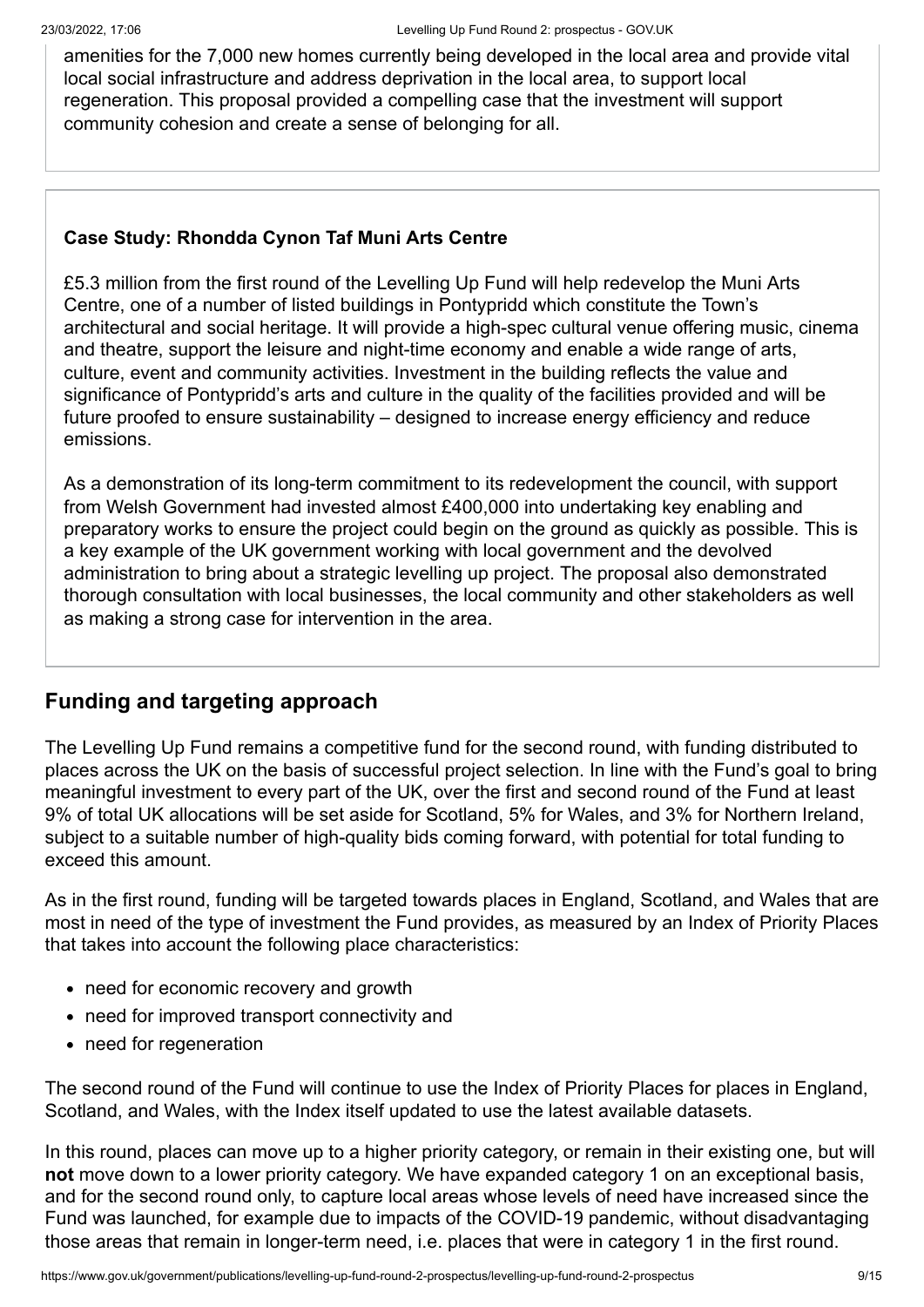Any local authorities that move up to category 1 as a result of the Index update will, in line with the first round, receive £125,000 of capacity funding to support the preparation and submission of highquality bids for this round of the Fund. This only applies to 'new' category 1 areas that are still eligible to bid. Places that already received this funding in the first round will not receive further capacity support.

Details of both the update and the methodology underpinning the Index, as well as a list of all places' categorisation for the second round of the Fund based on the updated index can be found in the methodology note [\(https://www.gov.uk/government/publications/levelling-up-fund-round-2-updates-to-the](https://www.gov.uk/government/publications/levelling-up-fund-round-2-updates-to-the-index-of-priority-places)index-of-priority-places).

As for the first round of the Fund, county councils, combined authorities, and the Greater London Authority are not listed in the Index. Transport bids from these authorities will be assessed with respect to the 'characteristics of the place' criterion by using the priority banding and Index categorisation of the lower-tier or single-tier authority where the bid is predominantly located.

# **Approach to Northern Ireland**

As for the first round of the Fund, a different approach will be taken in Northern Ireland. All areas in Northern Ireland are eligible for funding and applicants will be able to apply directly to the UK government.

#### **Section 2: How the Fund will operate**

# **Delivery Model**

The Fund is jointly managed by HM Treasury (HMT), the Department for Levelling Up, Housing and Communities (DLUHC) and the Department for Transport (DfT).

At the 2020 Spending Review, the UK government committed an initial £4 billion for the Levelling Up Fund for England over its lifetime , subsequently increasing the total funding to £4.8 billion across the whole of the UK with a minimum of £800 million for Scotland, Wales, and Northern Ireland. The first round of the Fund supported £1.7 billion of successful projects including over £170 million of funding in Scotland and £120 million in Wales, and £49 million in Northern Ireland.

The UK government will use the financial assistance power in the UK Internal Market (UKIM) Act to make the Fund available to the whole of the UK, enabling all communities to receive the investment and support they need to recover from the COVID-19 pandemic.

Where appropriate, DLUHC and DfT will seek advice from the Scottish Government, Welsh Government and Northern Ireland Executive on projects in Scotland, Wales, and Northern Ireland respectively, including on deliverability and alignment with existing provision. DLUHC and DfT will also seek to engage other government departments with relevant expertise.

This prospectus sets out the approach for the second round of the Fund, open to projects that can demonstrate spend from the Fund in the 2022-23 financial year. We would expect all funding provided from the Fund to be spent by 31 March 2025 and by 2025-26 on an exceptional basis.

# **Approach in England, Scotland, and Wales**

As for the first round of the Fund, in England, Scotland, and Wales, funding will be delivered through local authorities. The Fund is open to all local areas with remaining bid slots. The amount of funding [each area receives will be determined on a competitive basis according to the published assessment](#page-12-0) criteria.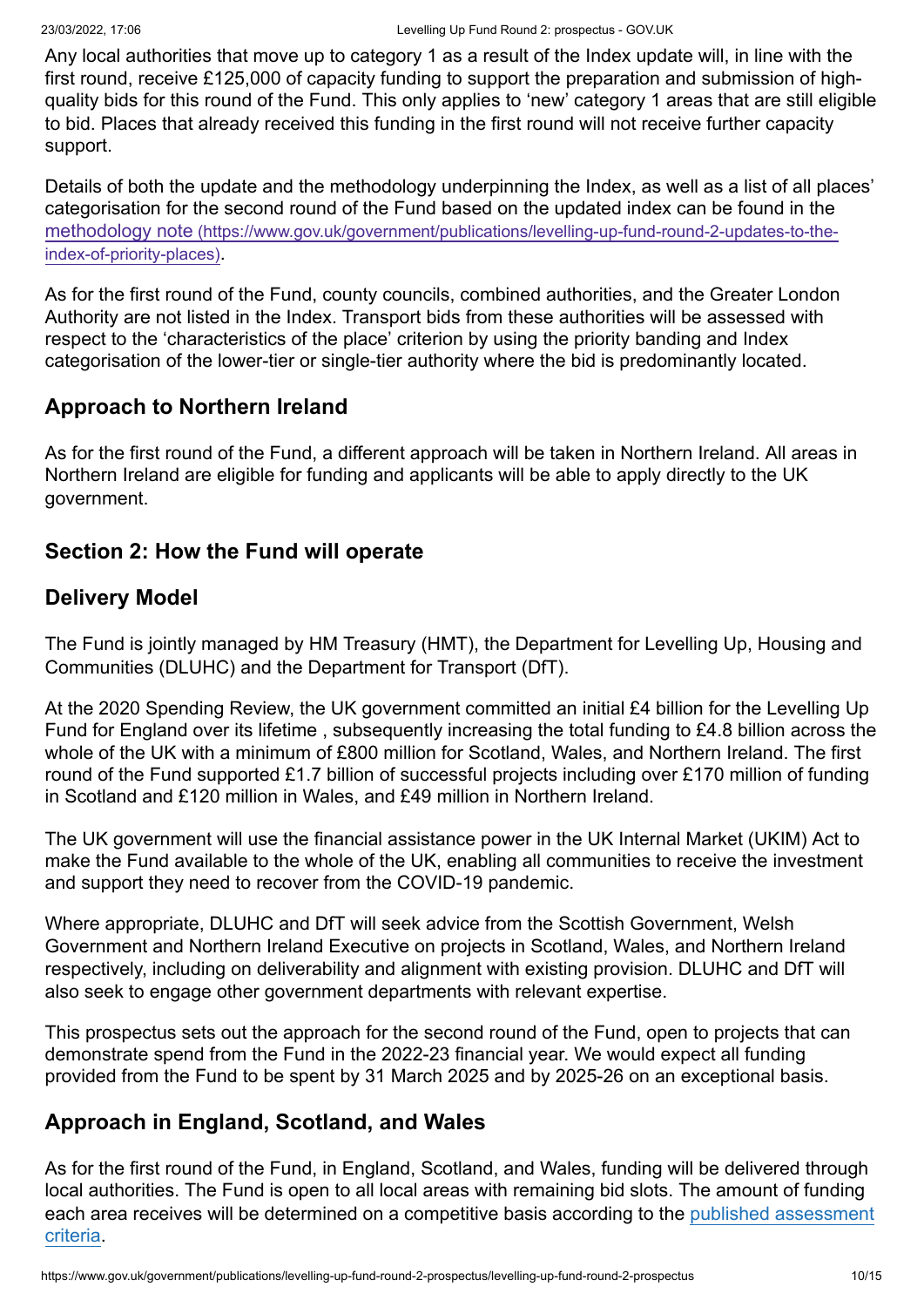# <span id="page-10-0"></span>**Eligibility**

In England, Scotland, and Wales, the institutions that are eligible to apply remain the same as the first round. The following institutions are eligible to bid:

a) Unitary authorities (including metropolitan borough councils), London borough councils and district councils in two tier areas in England can submit a number of bids for any of the Fund's three investment priorities equivalent to the total number of whole and partial constituencies within their boundaries.

b) All unitary authorities in Scotland and Wales, and unitary authorities in England with transport powers can submit a number of bids for any of the Fund's three investment priorities equivalent to the total number of whole and partial constituencies within their boundaries, and in addition can submit one further transport-only bid that **must be for at least 90% transport (by value)**.

c) County councils with transport powers, combined authorities, mayoral combined authorities, and the Greater London Authority (GLA), can submit one transport-only bid which **must be for at least 90% transport (by value)**.

Any successful bids, including joint bids, from the first round of the Fund will be subtracted from places' bid allowances for the second round of the Fund.

Those applicants that were unsuccessful in the first round and that still have a bid allowance are eligible to re-apply with a version of their bid in this round, noting the small changes to the application, assessment, and decision-making processes for the second round.

# **Approach in Northern Ireland**

As in the first round, we will continue to take a different approach to delivering the Fund in Northern Ireland, which takes account of the different local government landscape compared to England, Scotland, and Wales. The UK government will accept bids at the most local level, from a range of local applicants, including but not limited to: businesses, voluntary and community sector organisations, district councils, the Northern Ireland Executive and other public sector bodies.

# <span id="page-10-1"></span>**Role of local stakeholders and MPs**

Applicants should consult a range of local stakeholders across the full geography of a place in developing their proposed investments for the Fund. Local stakeholders should be engaged as appropriate depending on the type of project being proposed which could include (but are not limited to): local businesses, public transport providers, community representatives, environmental representatives, public health representatives, police and emergency services and universities and further education colleges (FECs). In Scotland, Wales, and Northern Ireland, applicants should consult Members of the Scottish Parliament (MSPs), Members of the Senedd , and Members of the Legislative Assembly (MLAs) respectively as part of stakeholder engagement and support when preparing bids.

Where relevant, applicants should also consider how to involve stakeholders from harder to reach groups, for example rural communities, in formulating proposals. Applicants could, when evidencing this, also draw on past consultations, and use existing partnerships between local government, communities, and the private sector. Bids should demonstrate evidence of this stakeholder engagement and support as part of their strategic case through stakeholder letters or similar.

Alongside the stakeholder engagement and support process, in England, Scotland and Wales, Members of Parliament (MPs) will, as in the first round of the Fund, have a formal role in the bidding process to reflect their valuable local perspective. All MPs can provide formal priority support to **one**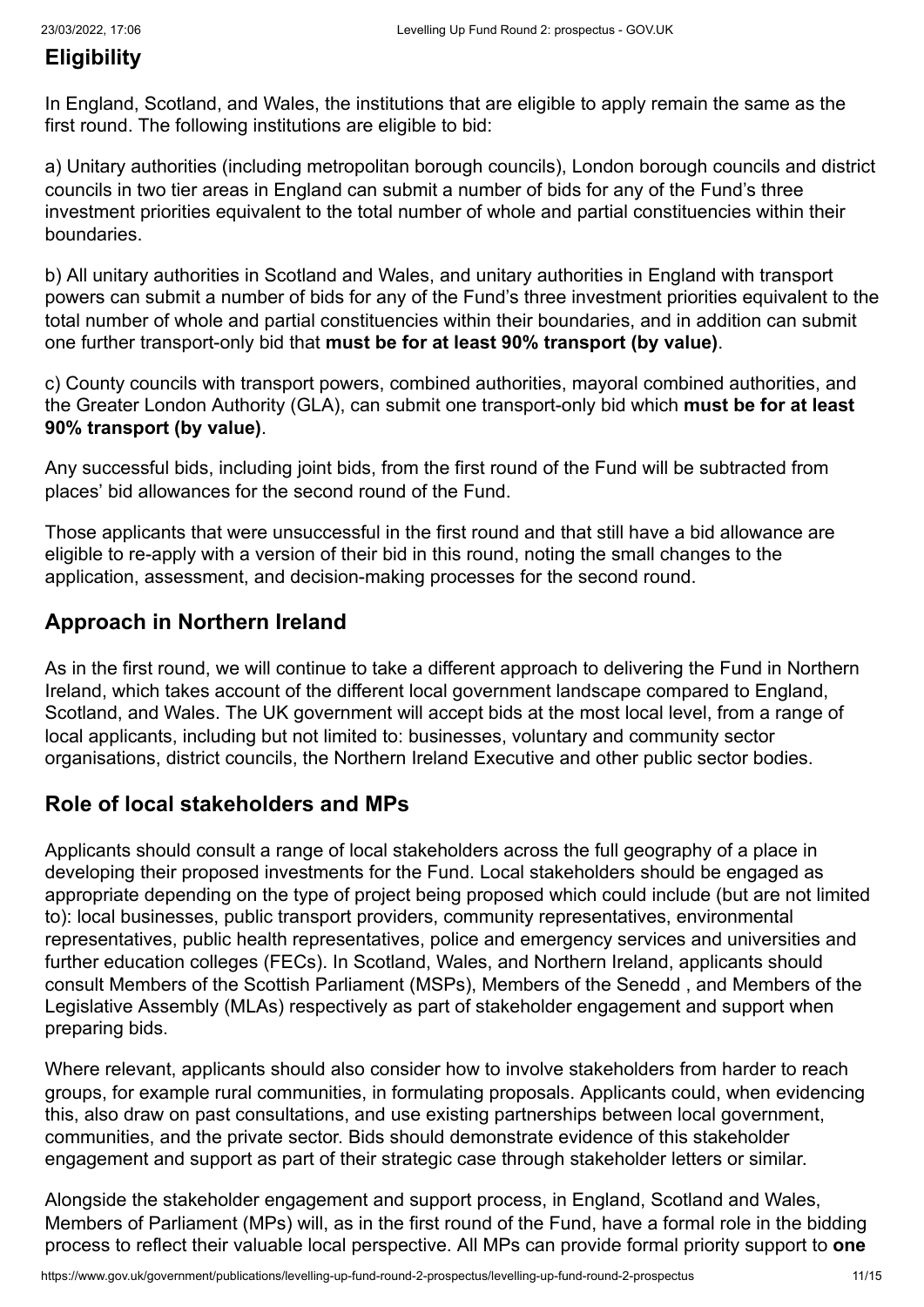bid using the Pro Forma of Priority Support, which will be available shortly, regardless of whether they provided formal priority support to a successful or unsuccessful bid in the first round.

Formal priority support is not a condition or a requirement for a bid to be successful. If an MP does not make it clear which bid it relates to or provides formal priority support to more than one bid, it will not be considered as formal priority support. It will instead be considered as evidence of wider stakeholder support.

An MP can provide general support to one, or more, bids as a key local stakeholder.

# **Section 3: the bidding process**

#### **Putting together proposals**

Local areas should take a holistic approach to their infrastructure needs across transport, regeneration and cultural investment when developing their bids. Applications for funding should clearly demonstrate how proposed investments will support relevant local strategies and their objectives for improving infrastructure, promoting growth, enhancing the natural environment, and making their areas more attractive places to live and work.

#### **Size of bids**

As for the first round, the Fund will focus investment in smaller scale, local projects that require less than £20 million of funding. However, there is scope for investing in higher value projects, by exception.

Bids for up to £50 million may be accepted by exception for large transport and large culture bids and can be submitted by any applicant. **Large transport bids must be for at least 90% transport and large culture bids must be for at least 90% culture, by value**. Applicants will wish to note that we are prepared to fund up to two large culture bids. The cost of such bids cannot exceed £50 million and, as in the first round, they will be subject to a more detailed business case process.

An applicant may submit a bid for an individual project or a package bid, consisting of up to a maximum of three projects . Package and joint bids must clearly explain how their component elements are aligned with each other and represent a coherent set of interventions. They can include a mix of projects from the Fund's three investment themes.

We expect applicants submitting bids to consider how to spread their proposed interventions fairly and equitably within the authority boundary and across their full range of constituencies, targeting pockets of deprivation as appropriate.

#### **Joint bids**

Applicants may also wish to submit joint bids. In England, Scotland, and Wales this could include joint bids across borders in support of the Fund strengthening the Union objective.

The maximum bid size for joint bids will be determined by adding up the individual £20 million caps of each applicant allowing for larger bids to reflect larger combined geographies. In England, Scotland and Wales joint bids will count towards the maximum number of bids that each applicant involved is able to submit. For example, places with only one bid can submit either a joint bid or a solo bid, but not both.

# **Transport-only bids**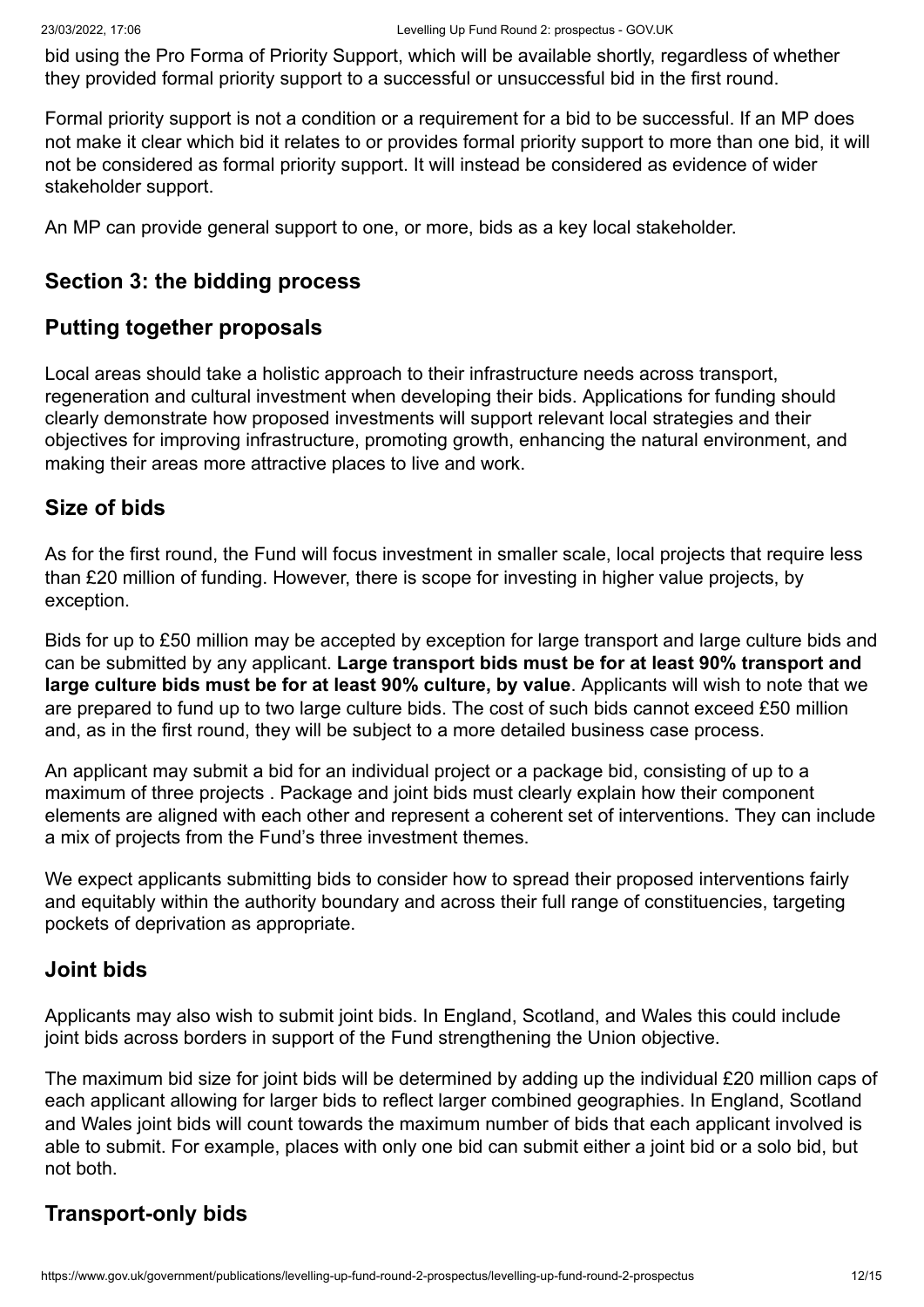Any 'transport-only' bids submitted by places in [groupings 'b' and 'c'](#page-10-0) **must be for at least 90% transport (by value)**.

To apply for investment from the second round of the Levelling Up Fund, eligible local institutions must submit their bids using the online application portal by 12:00 noon Wednesday 6 July.

Bids supported by the Levelling Up Fund must comply with all relevant UK legislation, including relevant equalities legislation, obligations on subsidy control and for some applicants in Northern Ireland due diligence, to be eligible for funding.

In completing their application, applicants should have regard to the Green Book [\(https://www.gov.uk/government/collections/the-green-book-and-accompanying-guidance-and-documents\)](https://www.gov.uk/government/collections/the-green-book-and-accompanying-guidance-and-documents) including Annex A2: Place Based Analysis.

We are determined to learn all the lessons we can in continuing to improve our support for local places. Given we will have an opportunity to evaluate the success of the first round before spring 2023, we are not yet committing to the timing or format of future rounds. We would therefore encourage applicants who are in a position to do so to submit bids for this round.

#### **Gateway, assessment and decision-making**

As with the first round of the Fund, assessment will focus on four criteria: characteristics of places, deliverability, strategic fit with local and Fund priorities, and the economic case in line with the published assessment framework.

There will be a three staged approach to assessment and decision making. The UK government will consider any relevant information provided in the bid proposal, as well as any publicly available data to test assertions made by applicants.

# **Stage 1 gateway**

The first stage is a pass/fail gateway. Bids that fail the gateway criteria will not be assessed and will not be eligible to be considered for funding.

# <span id="page-12-0"></span>**Stage 2 assessment and shortlisting**

Bids that progress from the gateway stage will be assessed on each of the criteria set out in the assessment framework:

- **Characteristics of place** As for the first round of the Fund, for England, Scotland and Wales, each local authority has been placed into category 1, 2 or 3 based on objective criteria, with category 1 representing the highest level of identified need. The methodology note [\(https://www.gov.uk/government/publications/levelling-up-fund-round-2-updates-to-the-index-of-priority](https://www.gov.uk/government/publications/levelling-up-fund-round-2-updates-to-the-index-of-priority-places)places) gives more detail on how this Index has been updated since the first round.
- **Strategic fit** Applications should set out how the bid supports the economic, community and cultural priorities of their local area and will further the area's long-term levelling up plans, complementing national (including delivering net zero carbon emissions and improving air quality), regional and local strategies and investments. This should include recent levelling up investments (including Freeports, Towns and High Streets Funding), forthcoming UKSPF investment plans, and funding made available through the first round of the Fund. It should also include any relevant local strategies (such as local plans, local industrial strategies or local transport plans). Applicants in Scotland, Wales and Northern Ireland should clearly set out how bids align with or complement wider public service investments made available by the devolved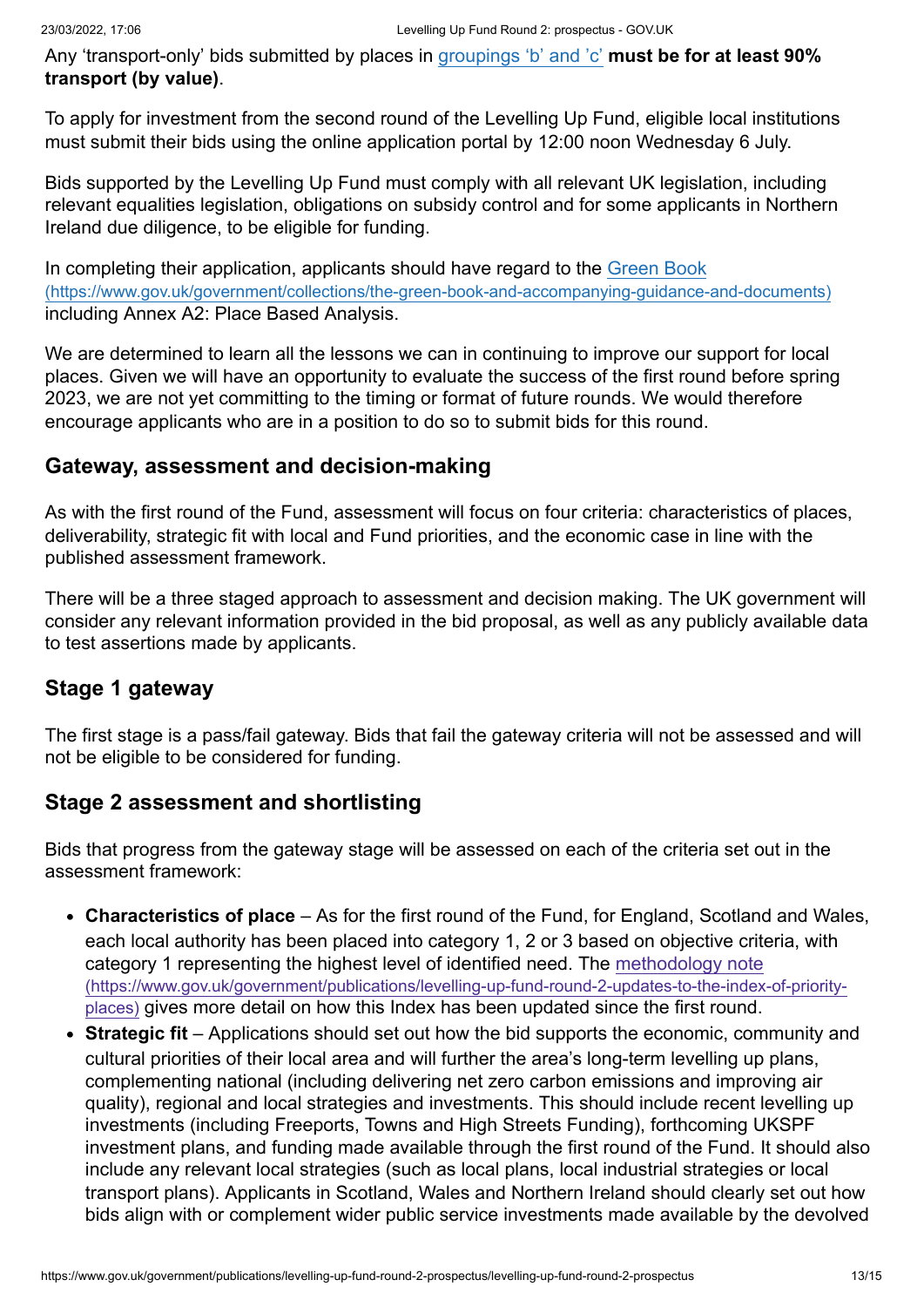administrations and their agencies. As set out in the [role of local stakeholders and MPs section](#page-10-1), proposed bids and constituent projects should secure the support of, and be developed following consultation with, relevant local stakeholders and partners.

- **Economic case** Bids should demonstrate how they represent public value to society. A range of benefits will be considered in our value for money appraisal of projects, including both quantitative and qualitative benefits. This includes potential to boost local economic growth, environmental benefits (including contribution to achieving the UK government's net zero carbon commitments and improving local air quality), greater employment opportunities, reduced travel times to key services, increased footfall in town and city centres, crime reduction, improved health and wellbeing, and social value to local communities.
- **Deliverability** All bids will be assessed for evidence of robust management and delivery plans including a procurement strategy, project management (including skills and experience) governance structures, risk management, project costings, and monitoring and evaluation. Bids must also be able to demonstrate spend from the Fund in the 2022-23 financial year.

In Northern Ireland, assessment will only be based on three out of the four criteria, this is because there is no 'characteristics of place' score for Northern Ireland.

# **Stage 3 Decision-making**

# **England, Scotland and Wales**

In England, Scotland, and Wales, once bids have been assessed and moderated, and the shortlist is drawn up, Ministers will make funding decisions. In making these, ministers will have the opportunity to exercise discretion to meet the following additional considerations:

- ensuring a reasonable thematic split of approved projects (e.g. across regeneration and town centre, transport and culture and heritage)
- ensuring a fair spread of approved projects across Great Britain within, and between, individual nations and regions, and between rural and urban areas
- ensuring a fair balance of approved projects across places in need
- prioritisation of either 'strategic fit' or 'deliverability' or 'economic case' over the other criteria (noting this must be applied consistently to all projects)
- taking into account other investment in a local area, including investment made from the first round the Fund to encourage a spread of levelling up funds across places

# **Northern Ireland**

In Northern Ireland, once bids have been assessed and moderated and a shortlist for Northern Ireland is drawn up, ministers will make funding decisions. In making these, ministers will have the opportunity to exercise discretion to meet the following additional considerations:

- ensuring a reasonable thematic split of approved projects (e.g. across regeneration and town centre, transport and culture and heritage)
- ensuring a fair spread of approved projects across Northern Ireland, and between rural and urban areas
- ensuring a fair balance of approved projects across places in need
- prioritisation of either 'strategic fit' or 'deliverability' or 'economic case' over the other criteria (noting this must be applied consistently to all projects)